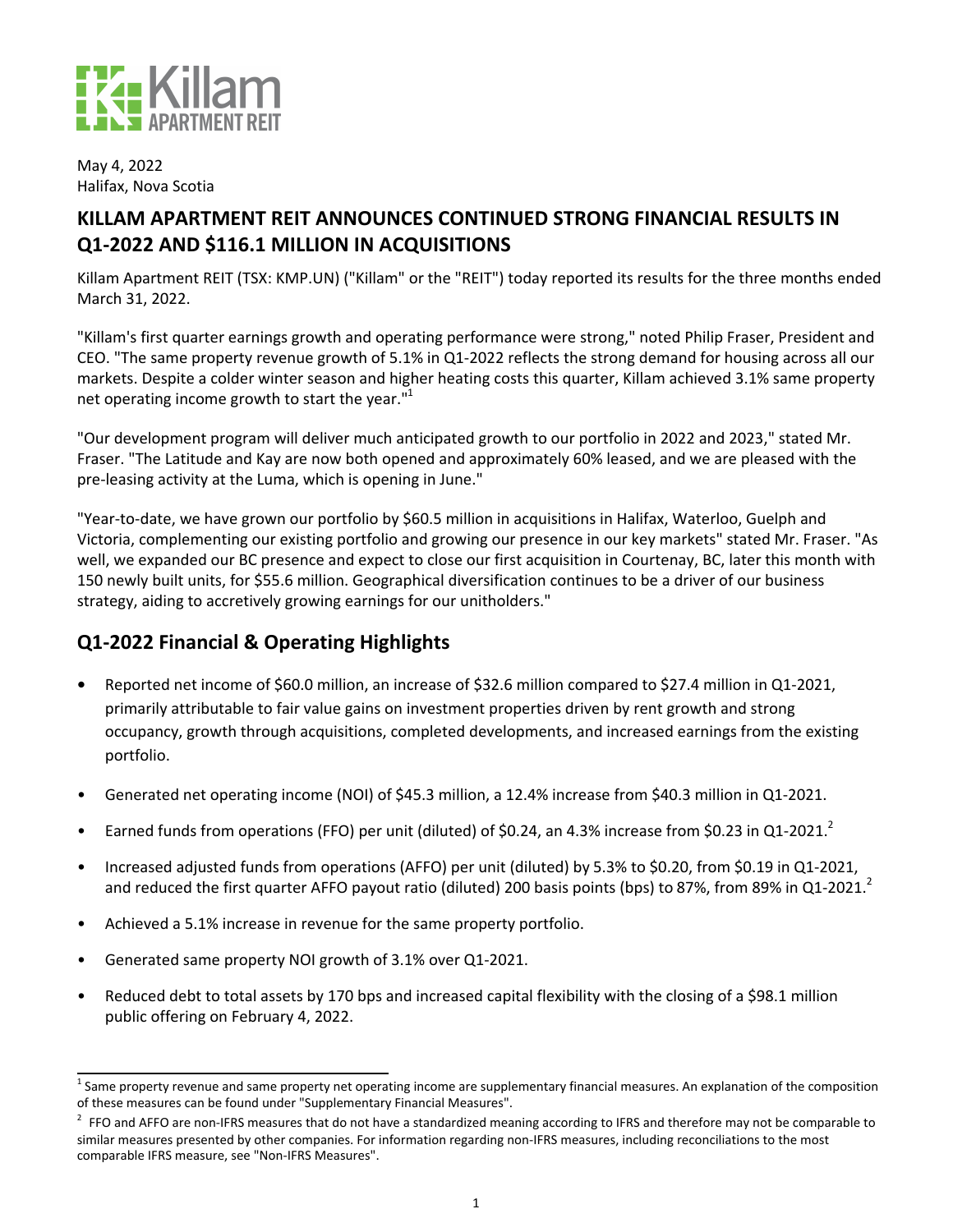|                                                      |          | Three months ended March 31, |             |  |
|------------------------------------------------------|----------|------------------------------|-------------|--|
| (000's)                                              | 2022     | 2021                         | Change      |  |
| Property revenue                                     | \$77,464 | \$67,374                     | 15.0%       |  |
| Net operating income                                 | \$45,263 | \$40,263                     | 12.4%       |  |
| Net income                                           | \$60,027 | \$27,422                     | 118.9%      |  |
| FFO <sup>(1)</sup>                                   | \$28,665 | \$25,107                     | 14.2%       |  |
| FFO per unit (diluted) $(1)$                         | \$0.24   | \$0.23                       | 4.3%        |  |
| AFFO per unit (diluted) <sup>(1)</sup>               | \$0.20   | \$0.19                       | 5.3%        |  |
| AFFO payout ratio – diluted $(1)$                    | 87%      | 89%                          | $(200)$ bps |  |
| AFFO payout ratio – rolling 12 months <sup>(1)</sup> | 76%      | 81%                          | $(500)$ bps |  |
| Same property apartment occupancy <sup>(2)</sup>     | 98.0%    | 95.8%                        | 220 bps     |  |
| Same property revenue growth                         | 5.1%     |                              |             |  |
| Same property NOI growth                             | 3.1%     |                              |             |  |

(1) FFO and AFFO are defined in "Non-IFRS Measures." A reconciliation between net income and FFO and a reconciliation from FFO to AFFO are included below in "non-IFRS Reconciliations."

*(2) Occupancy represents actual residential rental revenue, net of vacancy, as a percentage of gross potential residential rent.*

| Debt Metrics As At                      | March 31, 2022 December 31, 2021 |       | Change      |
|-----------------------------------------|----------------------------------|-------|-------------|
| Debt to total assets                    | 43.3%                            | 45.0% | $(170)$ bps |
| Weighted average mortgage interest rate | 2.58%                            | 2.58% | — bps       |
| Weighted average years to debt maturity | 4.0                              | 4.0   |             |
| Interest coverage ratio $(1)$           | 3.58x                            | 3.53x | 1.4%        |

(1) Interest coverage ratio is supplementary financial measure. An explanation of the composition of this measure can be found under *"Supplementary Financial Measures".*

## **Summary of Q1-2022 Results and Operations**

### **Earned Net Income of \$60.0 Million**

Killam earned net income of \$60.0 million in Q1-2022, compared to \$27.4 million in Q1-2021. The increase in net income is primarily attributable to fair value gains on investment properties, growth through acquisitions, completed developments, and increased earnings from the existing portfolio.

#### Delivered 4.3% FFO per Unit Growth

Killam generated FFO per unit of \$0.24 in Q1-2022, a 4.3% increase from \$0.23 per unit in Q1-2021. AFFO per unit increased 5.3% to \$0.20, compared to \$0.19 in Q1-2021. The growth in FFO and AFFO was primarily attributable to increased NOI from Killam's same property portfolio and incremental contributions from over \$400 million in recent acquisitions. This growth was partially offset by a 9.4% increase in the weighted average number of units outstanding.

#### **Revenue Growth Supports Same Property NOI Growth of 3.1%**

Despite inflationary pressures, Killam achieved 3.1% growth in same property consolidated NOI during the quarter. This improvement was driven by 5.1% growth in revenue, partially offset by an 8.2% increase in operating expenses. A 220 bps increase in same property apartment occupancy coupled with a 3.3% increase in apartment rental rates drove overall revenue growth. Operating expenses increased largely due to higher utility and fuel costs as a result of increases in natural gas pricing across all of Killam's core markets, as well as increased consumption due to a colder winter. A 5.5% increase in property taxes also contributed to higher-than-normal expense growth.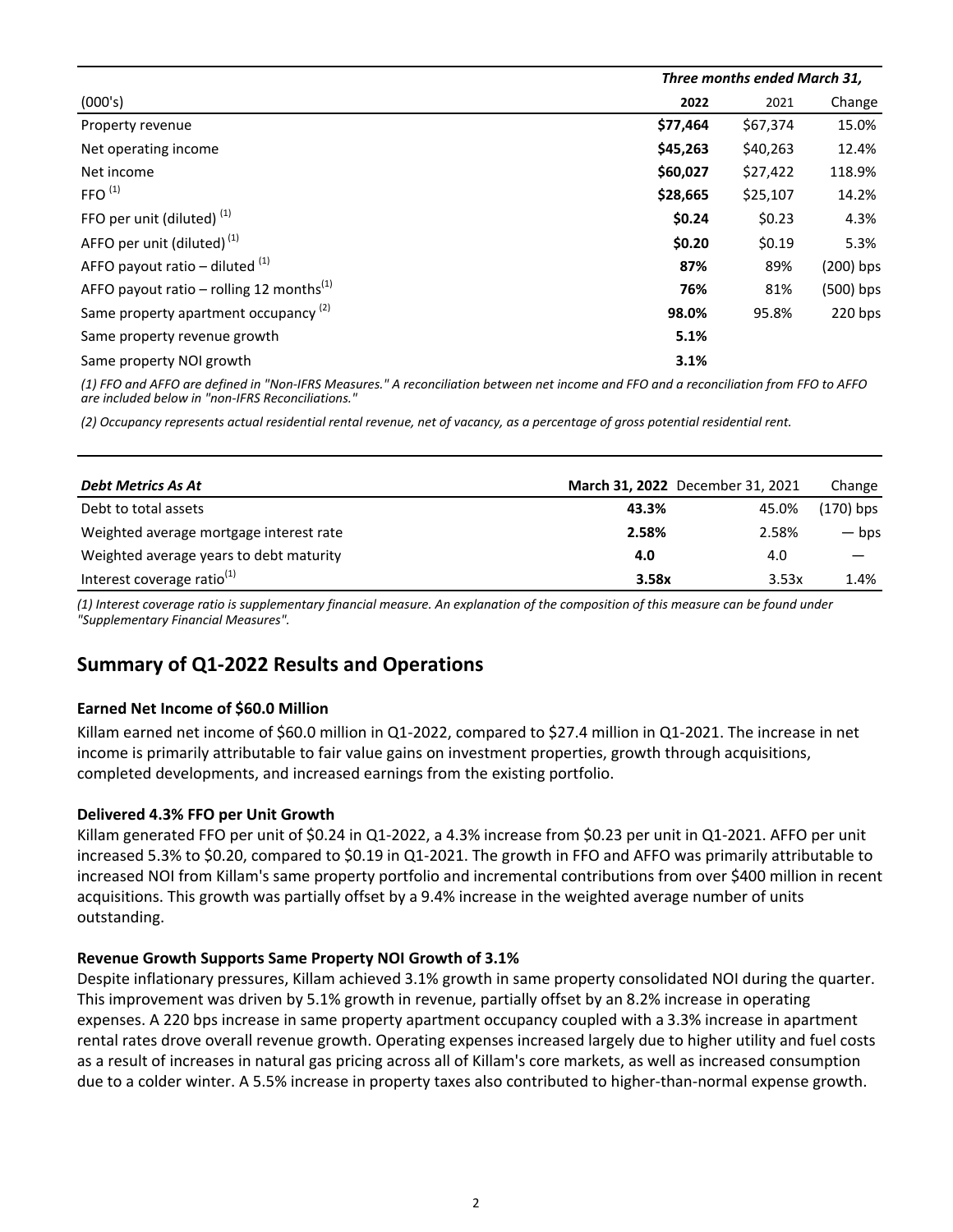### **Continued Advancement of Development Pipeline**

Killam continues to advance its development pipeline, with four developments underway totaling 477 units (393 units representing Killam's ownership interest) for an expected total development cost of \$241.1 million (\$195.3 million for Killam's ownership interest). During the first quarter, Killam invested \$20.5 million in its active development projects, the majority of which was funded through construction financing. Killam's joint development project, Latitude, a 208-unit building located in Ottawa, Ontario, was completed during the first quarter. This development reached substantial completion in March 2022 and is currently 61% leased. Overall, this asset generated \$8.9 million in fair value gains since the project began in 2018 and is expected to contribute \$2.0 million in NOI annually, once stabilized.

### **Strong Rent Growth Supports \$28 Million in Fair Value Gains**

Killam recorded \$28.0 million in fair value gains related to its investment properties in Q1-2022, supported by robust NOI growth driven by strong apartment fundamentals. Killam's weighted average cap-rate for its apartment portfolio as at March 31, 2022, was 4.41%, consistent with December 31, 2021.

### **Rising Interest Rates**

Killam benefited from lower interest rates on mortgages refinanced in Q1-2022; however, this trend is not expected to continue throughout the remainder of the year, as interest rates continue to rise. During Q1-2022, Killam refinanced \$36.2 million of maturing mortgages with \$58.8 million of new debt, the majority of which was for 10year terms at a weighted average interest rate of 3.08%, slightly lower than 3.11% for the maturing debt.

### **ESG Update**

During Q1-2022, Killam completed its third-party verified energy consumption and greenhouse gas (GHG) review. Killam achieved a 5.6% reduction in like-for-like energy consumption and an 8.6% reduction in GHG intensity (tCO2e per square foot) in 2021, compared to 2020. Killam now has 12 photovoltaic (PV) solar arrays producing power, with an expected 1,300 MWh of annual energy production. PV solar arrays, along with geothermal heating and cooling systems at Killam's new developments, illustrate Killam's on-going commitment to lower its carbon footprint. 

Killam has published its 2021 ESG report, which can be accessed on its website at https://killamreit.com/esg. The report summarizes Killam's 2021 achievements, describes Killam's commitment to creating and maintaining sustainable communities, and details its progress and future plans to achieve its long-term targets.

### **2022 Acquisitions**

Killam invested \$60.5 million in acquisitions year to date, which include:

### 1477 & 1479 Carlton Street

On February 16, 2022, Killam completed the acquisition of a four-unit apartment property in Halifax, NS, for \$3.5 million. This building is adjacent to other Killam properties on Spring Garden Road and complete the lot consolidation for the planned future development.

### 510-516 Quiet Place

On March 7, 2022, Killam completed the acquisition of a 24-unit apartment property in Waterloo, ON, for \$7.9 million. The four, six-unit buildings are located on a 1.2-acre property which has future development potential, with zoning for approximately 300 units.

#### 150 Wissler Road

On March 17, 2022, Killam completed the acquisition of a 5,000 square foot retail plaza containing 0.75 acre located adjacent to Northfield Gardens property in Waterloo, ON for \$3.9 million. This property, combined with surplus land already owned, will provide an opportunity to build up to 150 residential units in the future.

### Craigflower House

On March 31, 2022, Killam acquired a 49-unit apartment property in Esquimalt, BC, for \$14.0 million. This acquisition is Killam's third in the Greater Victoria Area.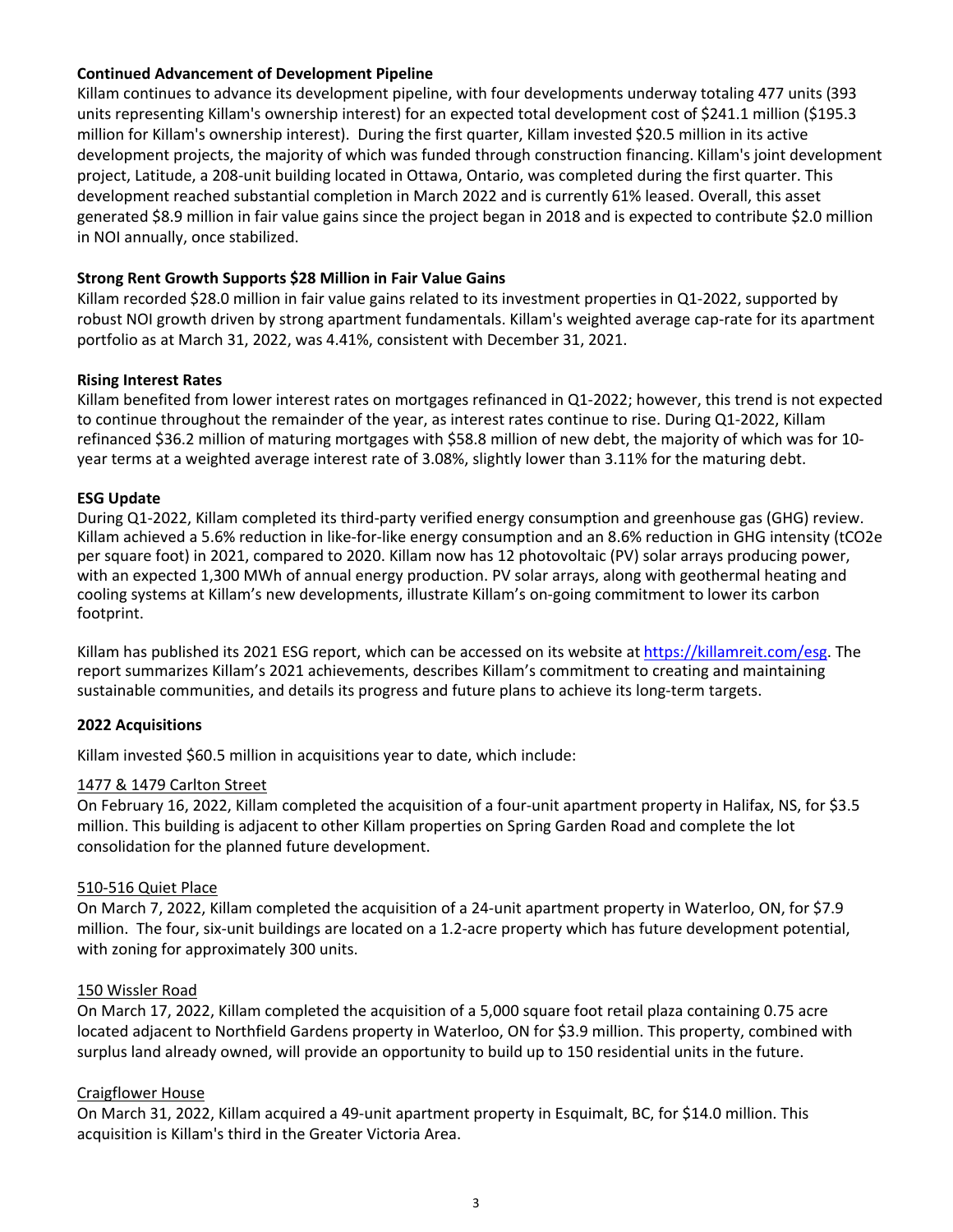### 1358 Hollis Street, Halifax, NS

On April 6, 2022, Killam acquired 1358 Hollis Street, a 27-unit building located adjacent to other Killam properties in downtown Halifax, for \$6.2 million (\$230,000 per unit). This property has a mix of bachelor, one and two bedroom units at an average monthly rent of \$1,040 and is 100% leased.

### 671 Woolwich St, Guelph, ON

On April 29, 2022, Killam purchased 671 and 665 Woolwich Street for \$25.0 million (\$250,000/unit and \$4.0 million for land) in Guelph, Ontario. 671 Woolwich Street is a 12-storey, 84-unit concrete building that contains a mix of one, two and three bedroom units. The average monthly rent is \$1,218 and is currently 96% leased. 665 Woolwich is development land adjacent to the apartment building zoned for potential 10 storeys and 100 to 150-unit development.

Subsequent to quarter end, Killam committed to acquire two properties in Courtenay, BC, for a total of \$55.6 million. The Shores (located at 1849 & 1876 Riverside Lane) contains two, four-storey wood-framed buildings with 94 units. This new property has a mix of one, two and three bedroom units and is fully leased, with an average monthly rent of \$1,641. The Residences (located at 621 Crown Island Blvd) contains one, four-storey wood-framed building with 56 units. This recently completed building has a mix of one and two bedroom units and is fully leased, with an average monthly rent of \$1,608.

These acquisitions will increase Killam's portfolio on Vancouver Island to 516 units. Courtenay is a growing city in the Comox Valley with a diverse economic base, including Canada's only west coast Canadian Air Force Base.

### **Financial Statements**

Killam's condensed consolidated interim Financial Statements and Management's Discussion and Analysis for the three months ended March 31, 2022, are posted under Financial Reports in the Investor Relations section of Killam's website at www.killamreit.com and are available on SEDAR at www.sedar.com. Readers are directed to these documents for financial details and a discussion of Killam's results.

### **Results Conference Call**

Management will host a webcast and conference call to discuss these results and current business initiatives on Thursday, May 5, 2022, at 9:00 AM eastern time. The webcast will be accessible on Killam's website at the following link: [http://www.killamreit.com/investor-relations/events-and-presentations.](http://www.killamreit.com/investor-relations/events-and-presentations) A replay will be available for 7 days after the webcast at the same link.

The dial-in numbers for the conference call are as follows: North America (toll free): 1-888-664-6392 Overseas or local (Toronto): 1-416-764-8659

## **Profile**

Killam Apartment REIT, based in Halifax, Nova Scotia, is one of Canada's largest residential real estate investment trusts, owning, operating, managing and developing a \$4.7 billion portfolio of apartments and manufactured home communities. Killam's strategy to enhance value and profitability focuses on three priorities: 1) increasing earnings from existing operations, 2) expanding the portfolio and diversifying geographically through accretive acquisitions, with an emphasis on newer properties, and 3) developing highquality properties in its core markets.

## **Non-International Financial Reporting Standards (IFRS) Measures**

Management believes the following non-IFRS financial measures, ratios and supplementary information are relevant measures of the ability of Killam to earn revenue and to evaluate Killam's financial performance. Non-IFRS measures should not be construed as alternatives to net income or cash flow from operating activities determined in accordance with IFRS, as indicators of Killam's performance, or sustainability of Killam's distributions. These measures do not have standardized meanings under IFRS and, therefore, may not be comparable to similarly titled measures presented by other publicly traded organizations.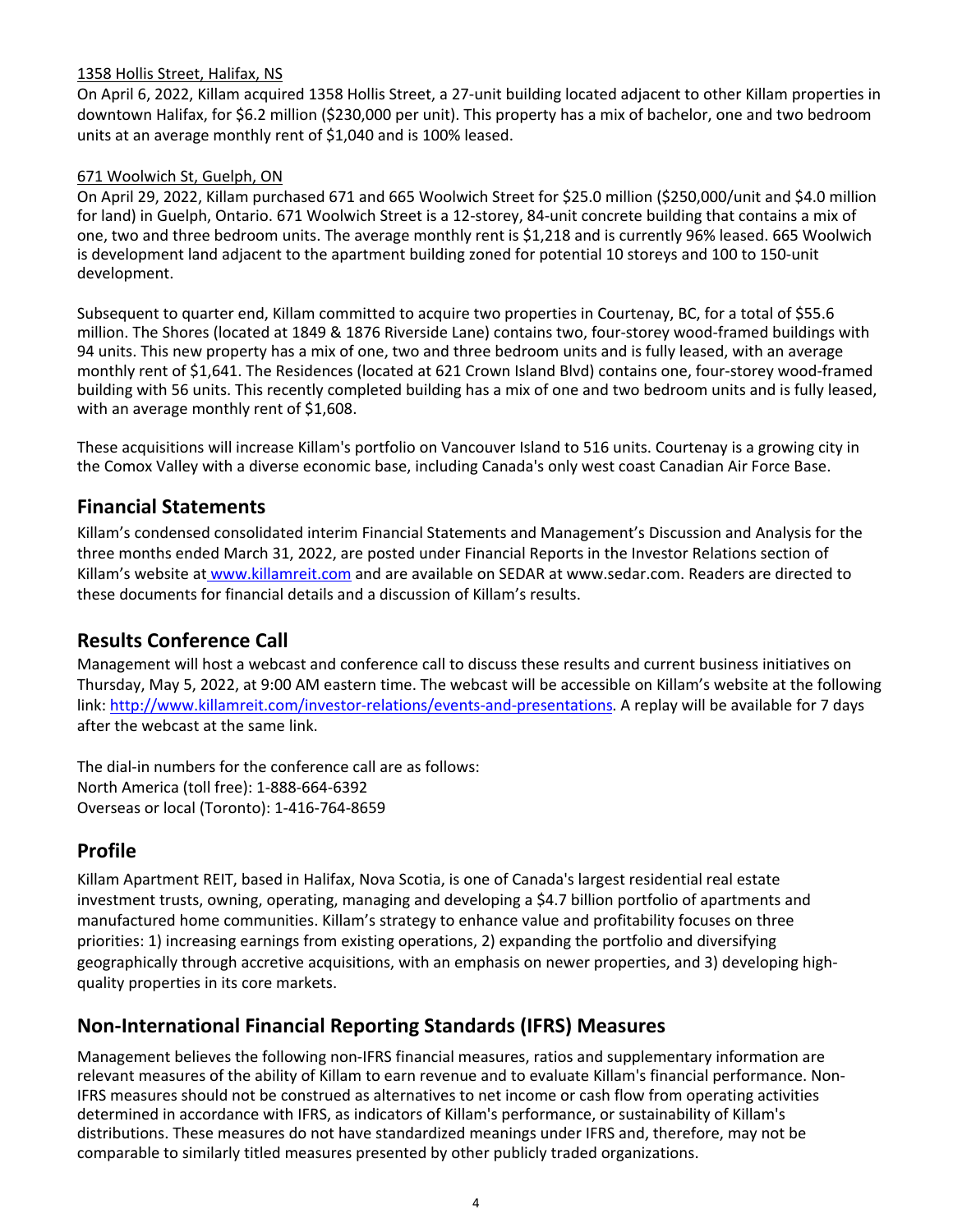- Funds from operations (FFO) is a non-IFRS financial measure of operating performance widely used by the Canadian real estate industry based on the definition set forth by REALPAC. FFO, and applicable per unit amounts, are calculated by Killam as net income adjusted for fair value gains (losses), interest expense related to exchangeable units, gains (losses) on disposition, deferred tax expense (recovery), unrealized gains (losses) on derivative liability, internal commercial leasing costs, depreciation on an owner-occupied building, interest expense related to lease liabilities, and non-controlling interest. FFO is calculated in accordance with the REALPAC definition. A reconciliation between net income and FFO is included below.
- Adjusted funds from operations (AFFO) is a non-IFRS financial measure of operating performance widely used by the Canadian real estate industry based on the definition set forth by REALPAC. AFFO, and applicable per unit amounts and payout ratios, are calculated by Killam as FFO less an allowance for maintenance capital expenditures ("capex") (a three-year rolling historical average capital investment to maintain and sustain Killam's properties), commercial leasing costs and straight-line commercial rents. AFFO is calculated in accordance with the REALPAC definition. Management considers AFFO an earnings metric. A reconciliation from FFO to AFFO is included below.
- Per unit calculations are calculated using the applicable non-IFRS financial measures noted above, i.e. FFO, AFFO and/or ACFO, divided by the basic or diluted number of units outstanding at the end of the relevant period.

# **Supplementary Financial Measures**

- Same property NOI is a supplementary financial measure defined as NOI for stabilized properties that Killam has owned for equivalent periods in 2022 and 2021. Same property results represent 90.5% of the fair value of Killam's investment property portfolio as at March 31, 2022. Excluded from same property results in 2022 are acquisitions, dispositions and developments completed in 2021 and 2022, and non-stabilized commercial properties linked to development projects.
- Interest coverage is calculated by dividing adjusted earnings before interest, tax, depreciation and amortization (adjusted EBITDA) by mortgage, loan and construction loan interest and interest on credit facilities. Normalized adjusted EBITDA is calculated by Killam as adjusted EBITDA that has been normalized for a full year of stabilized earnings from recently completed acquisitions and developments, on a forward-looking basis.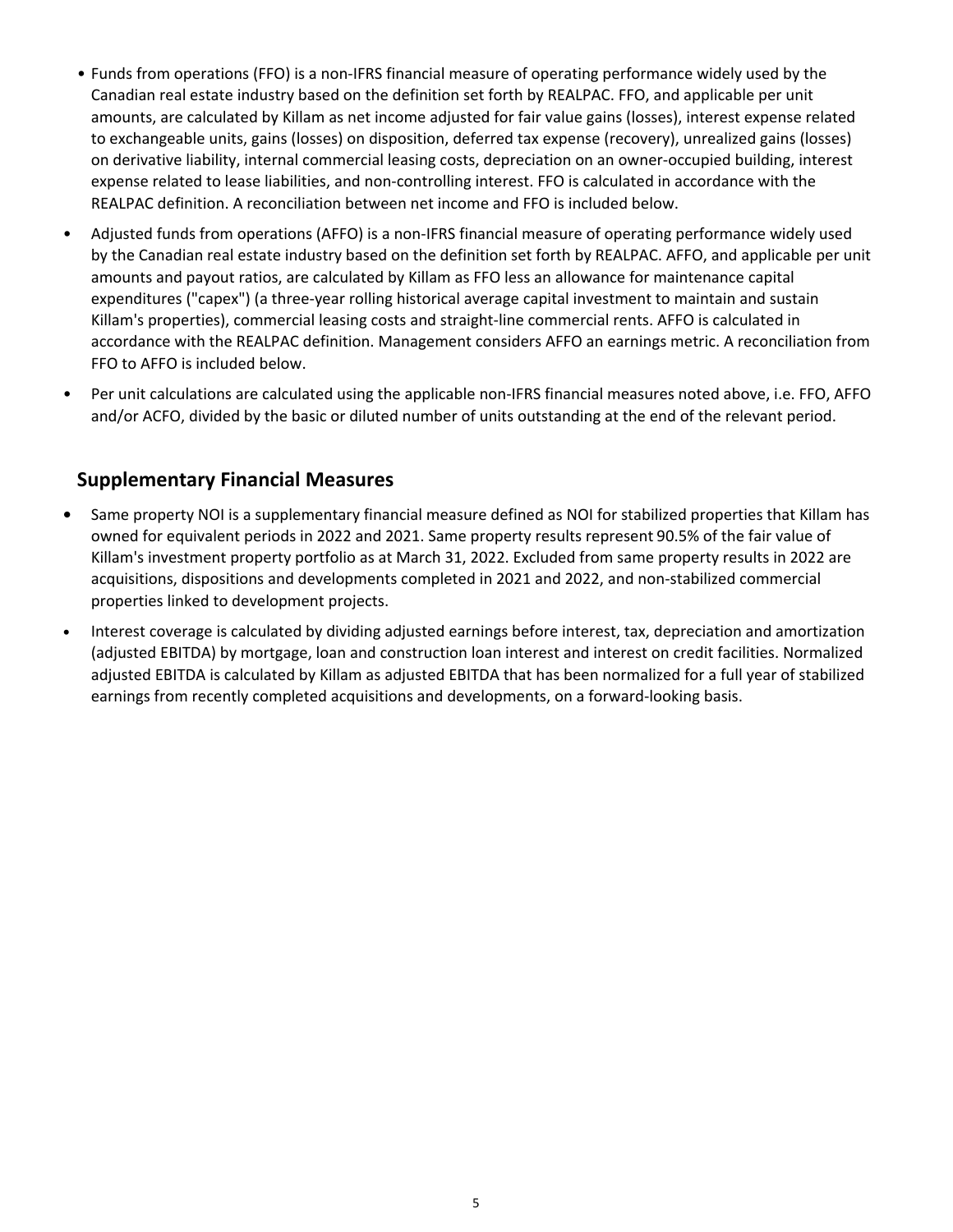### **Non-IFRS Reconciliation (in thousands, except per unit amounts)**

| <b>Reconciliation of Net Income to FFO</b>       | Three months ended March 31, |          |
|--------------------------------------------------|------------------------------|----------|
|                                                  | 2022                         | 2021     |
| Net income                                       | \$60,027                     | \$27,422 |
| Fair value adjustments                           | (37,761)                     | (7,856)  |
| Non-controlling interest                         | (3)                          | (2)      |
| Internal commercial leasing costs                | 75                           | 52       |
| Deferred tax expense                             | 5,703                        | 4,800    |
| Interest expense on exchangeable units           | 701                          | 697      |
| Unrealized gain on derivative liability          | (108)                        | (40)     |
| Depreciation on owner-occupied building          | 25                           | 27       |
| Change in principal related to lease liabilities | 6                            |          |
| <b>FFO</b>                                       | \$28,665                     | \$25,107 |
| FFO per unit - diluted                           | \$0.24                       | \$0.23   |

| <b>Reconciliation of FFO to AFFO</b>                 | Three months ended March 31, |          |
|------------------------------------------------------|------------------------------|----------|
|                                                      | 2022                         | 2021     |
| <b>FFO</b>                                           | \$28,665                     | \$25,107 |
| Maintenance capital expenditures                     | (4, 733)                     | (4,369)  |
| Commercial straight-line rent adjustment             | (114)                        | (173)    |
| Internal commercial leasing costs                    | (79)                         | (79)     |
| <b>AFFO</b>                                          | \$23,739                     | \$20,486 |
| AFFO per unit - basic                                | \$0.20                       | \$0.19   |
| AFFO per unit – diluted                              | \$0.20                       | \$0.19   |
| AFFO payout ratio - diluted                          | 87%                          | 89%      |
| AFFO payout ratio – rolling 12 months <sup>(1)</sup> | 76%                          | 81%      |
| Weighted average number of units - basic (000s)      | 117,598                      | 107,509  |
| Weighted average number of units – diluted (000s)    | 117,765                      | 107,699  |

(1) Based on Killam's annual distribution of \$0.69166 for the 12-month period ended March 31, 2022, and \$0.68004 for the 12-month period ended March 31, 2021.

For information, please contact:

Nancy Alexander, CPA, CA Vice President, Investor Relations & Sustainability nalexander@killamREIT.com (902) 442-0374 

*Note:* The Toronto Stock Exchange has neither approved nor disapproved of the information contained herein. *Certain statements in this press release may constitute forward-looking statements. In some cases, forward-looking* statements can be identified by the use of words such as "may", "will", "should", "expect", "plan", "anticipate", "believe", "commit", "estimate", "potential", "continue", "remain", "forecast", "opportunity", "future" or the negative of these terms or other comparable terminology, and by discussions of strategies that involve risks and *uncertainties. Such forward-looking statements may include, among other things, statements regarding: market*